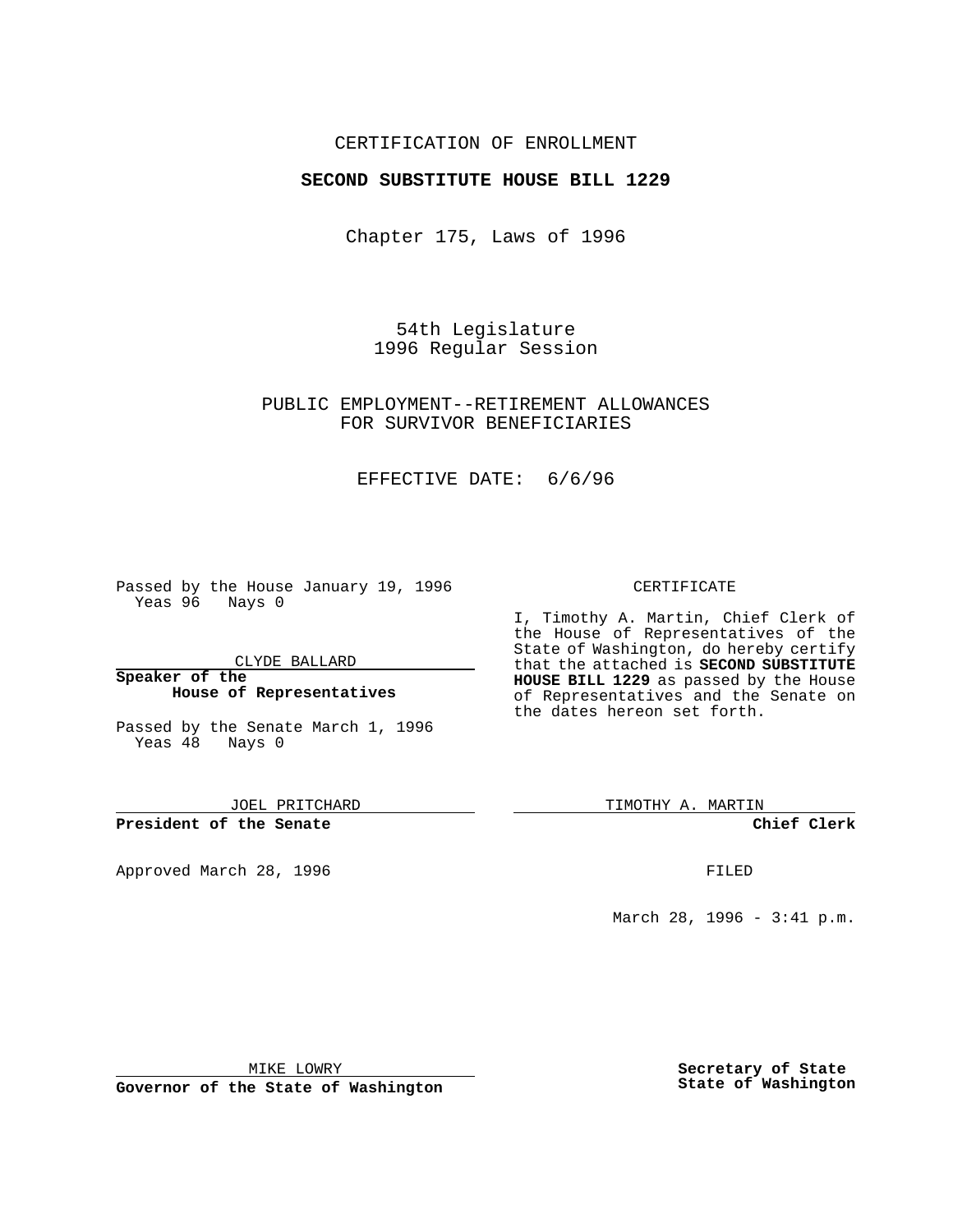# **SECOND SUBSTITUTE HOUSE BILL 1229** \_\_\_\_\_\_\_\_\_\_\_\_\_\_\_\_\_\_\_\_\_\_\_\_\_\_\_\_\_\_\_\_\_\_\_\_\_\_\_\_\_\_\_\_\_\_\_

\_\_\_\_\_\_\_\_\_\_\_\_\_\_\_\_\_\_\_\_\_\_\_\_\_\_\_\_\_\_\_\_\_\_\_\_\_\_\_\_\_\_\_\_\_\_\_

Passed Legislature - 1996 Regular Session

#### **State of Washington 54th Legislature 1996 Regular Session**

**By** House Committee on Law & Justice (originally sponsored by Representatives Sheahan and Appelwick)

Read first time 01/15/96.

 AN ACT Relating to public employment; amending RCW 2.10.146, 41.26.460, 41.32.530, 41.32.785, 41.40.188, and 41.40.660; and adding a new section to chapter 41.50 RCW.

BE IT ENACTED BY THE LEGISLATURE OF THE STATE OF WASHINGTON:

 NEW SECTION. **Sec. 1.** A new section is added to chapter 41.50 RCW to read as follows:

 (1) The department shall designate an obligee as a survivor beneficiary of a member under RCW 2.10.146, 41.26.460, 41.32.530, 41.32.785, 41.40.188, or 41.40.660 if the department has been served by registered or certified mail with a dissolution order as defined in RCW 41.50.500 at least thirty days prior to the member's retirement. The department's duty to comply with the dissolution order arises only if the order contains a provision that states in substantially the following form:

15 When . . . . . (the obligor) applies for retirement the department shall designate ...... (the obligee) as survivor beneficiary with a...... survivor benefit.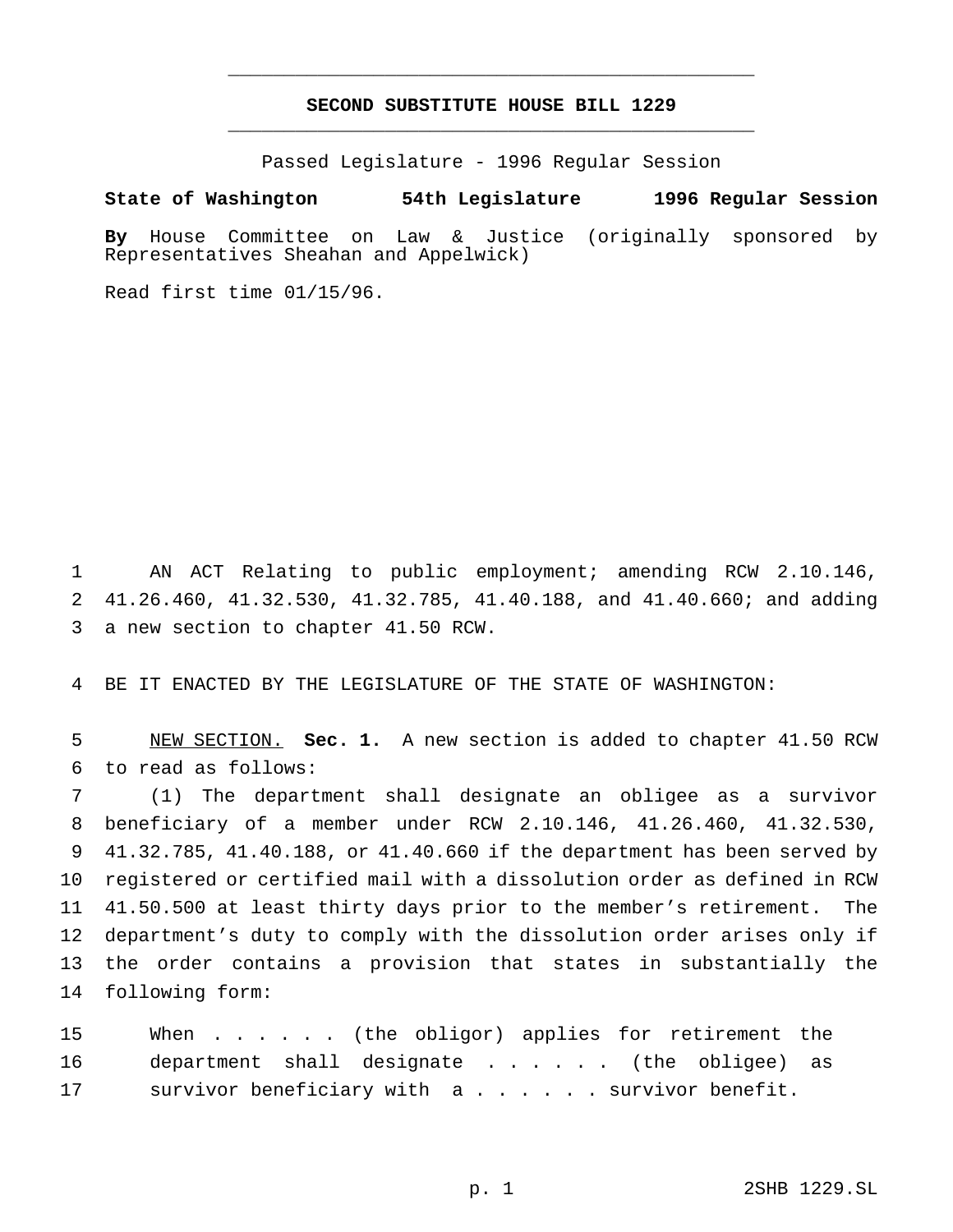The survivor benefit designated in the dissolution order must be consistent with the survivor benefit options authorized by statute or administrative rule.

 (2) The obligee's entitlement to a survivor benefit pursuant to a dissolution order filed with the department in compliance with subsection (1) of this section shall cease upon the death of the obligee.

 (3)(a) A subsequent dissolution order may order the department to divide a survivor benefit between a survivor beneficiary and an alternate payee. In order to divide a survivor benefit between more than one payee, the dissolution order must:

 (i) Be ordered by a court of competent jurisdiction following notice to the survivor beneficiary;

 (ii) Contain a provision that complies with subsection (1) of this section designating the survivor beneficiary;

 (iii) Contain a provision clearly identifying the alternate payee or payees; and

 (iv) Specify the proportional division of the benefit between the survivor beneficiary and the alternate payee or payees.

 (b) The department will calculate actuarial adjustment for the court-ordered survivor benefit based upon the life of the survivor beneficiary.

 (c) If the survivor beneficiary dies, the department shall terminate the benefit. If the alternate payee predeceases the survivor beneficiary, all entitlement of the alternate payee to a benefit ceases and the entire benefit will revert to the survivor beneficiary.

(d) For purposes of this section, "survivor beneficiary" means:

 (i) The obligee designated in the provision of dissolution filed in compliance with subsection (1) of this section; or

 (ii) In the event of more than one dissolution order, the obligee named in the first decree of dissolution received by the department.

 (e) For purposes of this section, "alternate payee" means a person, other than the survivor beneficiary, who is granted a percentage of a survivor benefit pursuant to a dissolution order.

 (4) The department shall under no circumstances be held liable for not designating an obligee as a survivor beneficiary under subsection (1) of this section if the dissolution order or amendment thereto is not served on the department by registered or certified mail at least thirty days prior to the member's retirement.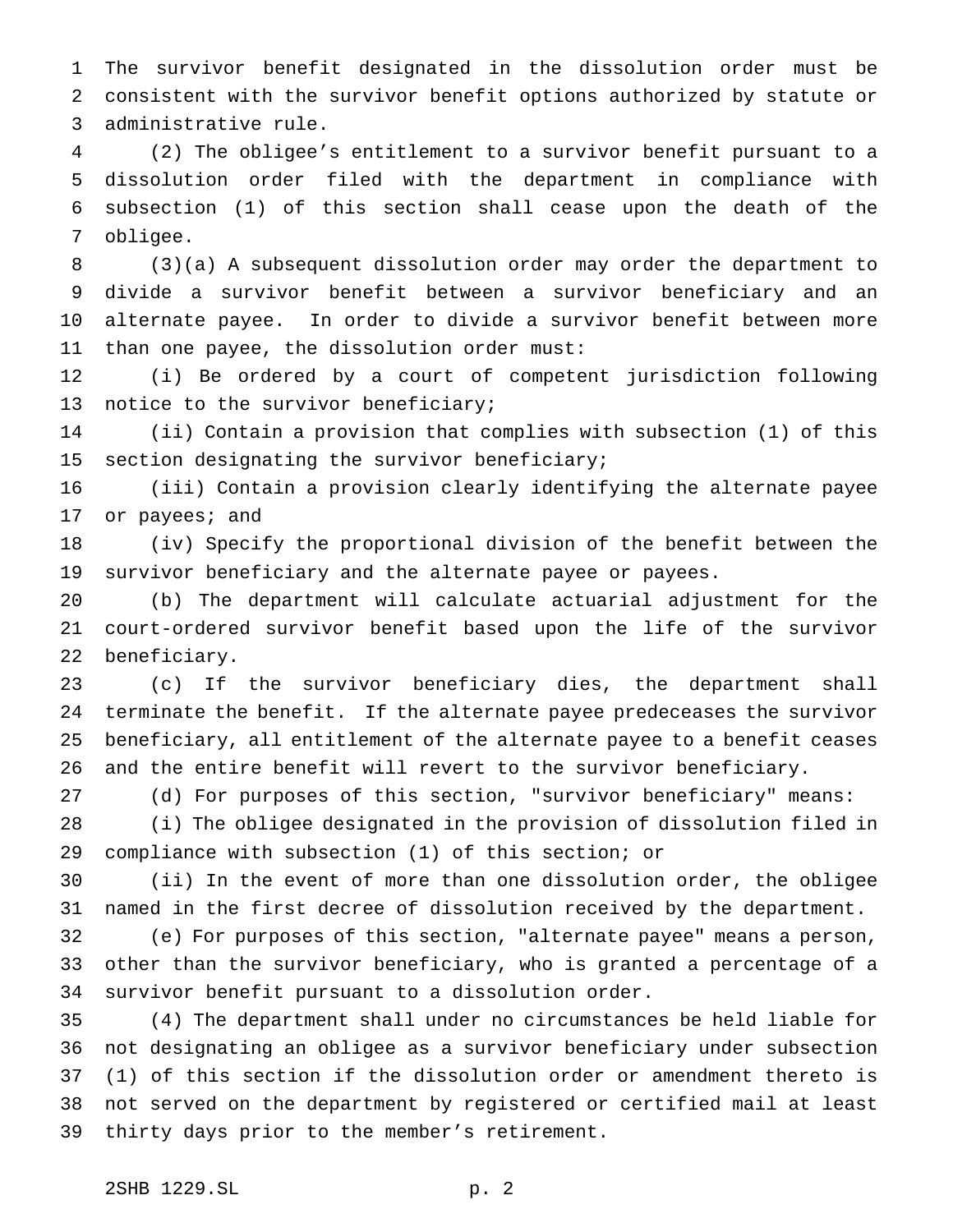(5) If a dissolution order directing designation of a survivor beneficiary has been previously filed with the department in compliance with this section, no additional obligation shall arise on the part of the department upon filing of a subsequent dissolution order unless the subsequent dissolution order:

 (a) Specifically amends or supersedes the dissolution order 7 already on file with the department; and

 (b) Is filed with the department by registered or certified mail at least thirty days prior to the member's retirement.

 (6) The department shall designate a court-ordered survivor beneficiary pursuant to a dissolution order filed with the department before the effective date of this act only if the order:

 (a) Specifically directs the member or department to make such selection;

(b) Specifies the survivor option to be selected; and

(c) The member retires after the effective date of this act.

 **Sec. 2.** RCW 2.10.146 and 1995 c 144 s 21 are each amended to read as follows:

 (1) Upon making application for a service retirement allowance under RCW 2.10.100 or a disability allowance under RCW 2.10.120, a judge who is eligible therefor shall make an election as to the manner in which such service retirement shall be paid from among the following designated options, calculated so as to be actuarially equivalent to each other:

 (a) Standard allowance. A member selecting this option shall receive a retirement allowance, which shall be computed as provided in RCW 2.10.110. The retirement allowance shall be payable throughout the judge's life. However, if the judge dies before the total of the retirement allowance paid to the judge equals the amount of the judge's accumulated contributions at the time of retirement, then the balance shall be paid to the member's estate, or such person or persons, trust, or organization as the judge has nominated by written designation duly executed and filed with the department of retirement systems or, if there is no such designated person or persons still living at the time of the judge's death, then to the surviving spouse or, if there is neither such designated person or persons still living at the time of death nor a surviving spouse, then to the judge's legal representative.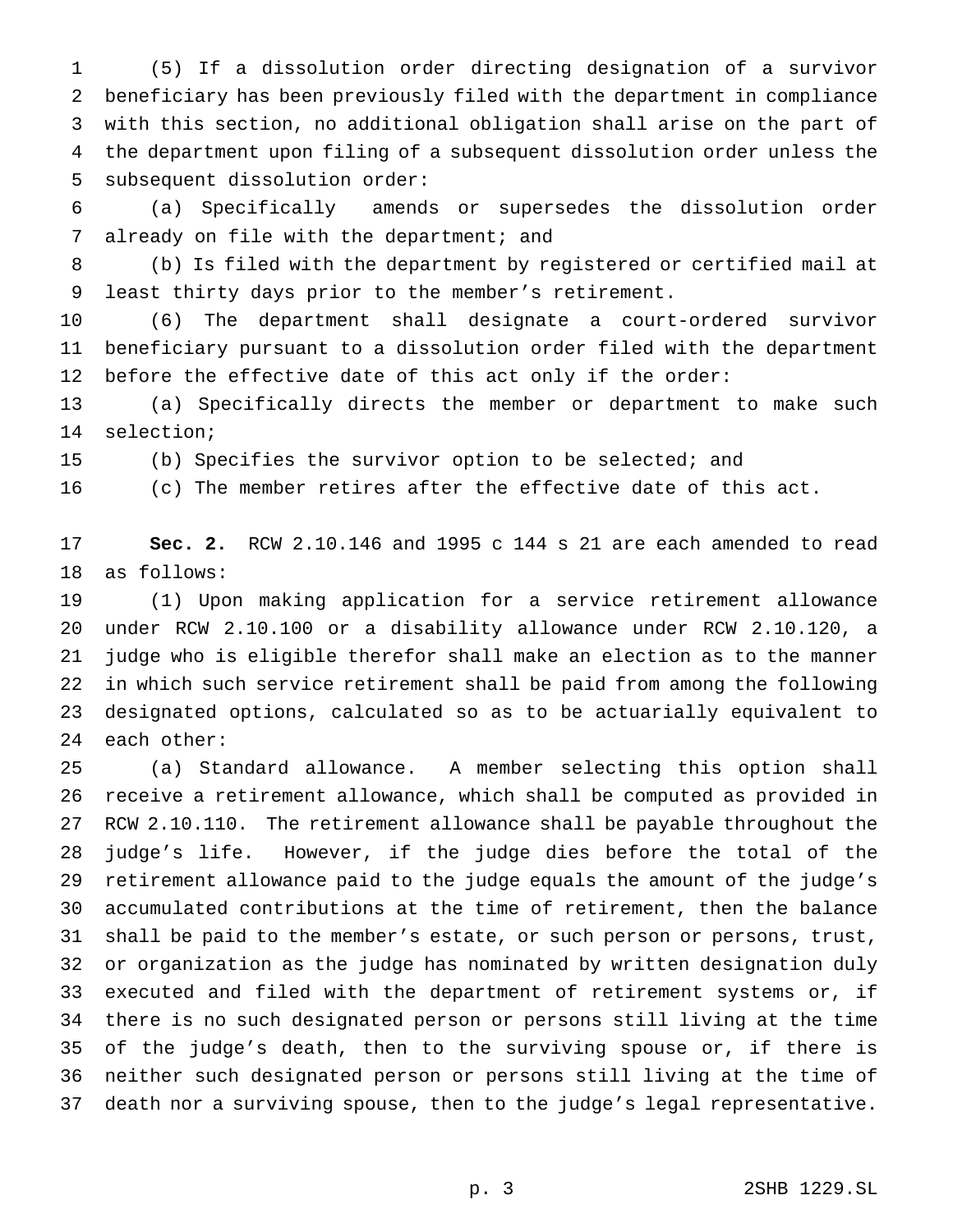(b) The department shall adopt rules that allow a judge to select a retirement option that pays the judge a reduced retirement allowance and upon death, such portion of the judge's reduced retirement allowance as the department by rule designates shall be continued throughout the life of and paid to a designated person. Such person shall be nominated by the judge by written designation duly executed and filed with the department at the time of retirement. The options adopted by the department shall include, but are not limited to, a joint and one hundred percent survivor option and a joint and fifty percent survivor option.

11 (2) $(a)$  A judge, if married, must provide the written consent of his 12 or her spouse to the option selected under this section, except as 13 provided in (b) of this subsection. If a judge is married and both the judge and the judge's spouse do not give written consent to an option under this section, the department will pay the judge a joint and fifty percent survivor benefit and record the judge's spouse as the beneficiary. Such benefit shall be calculated to be actuarially equivalent to the benefit options available under subsection (1) of 19 this section unless spousal consent is not required as provided in (b) of this subsection.

 (b) If a copy of a dissolution order designating a survivor beneficiary under section 1 of this act has been filed with the 23 department at least thirty days prior to a member's retirement:

24 (i) The department shall honor the designation as if made by the 25 member under subsection (1) of this section; and

26 (ii) The spousal consent provisions of (a) of this subsection do 27 not apply.

 **Sec. 3.** RCW 41.26.460 and 1995 c 144 s 17 are each amended to read as follows:

 (1) Upon retirement for service as prescribed in RCW 41.26.430 or disability retirement under RCW 41.26.470, a member shall elect to have the retirement allowance paid pursuant to the following options, calculated so as to be actuarially equivalent to each other.

 (a) Standard allowance. A member electing this option shall receive a retirement allowance payable throughout such member's life. However, if the retiree dies before the total of the retirement allowance paid to such retiree equals the amount of such retiree's accumulated contributions at the time of retirement, then the balance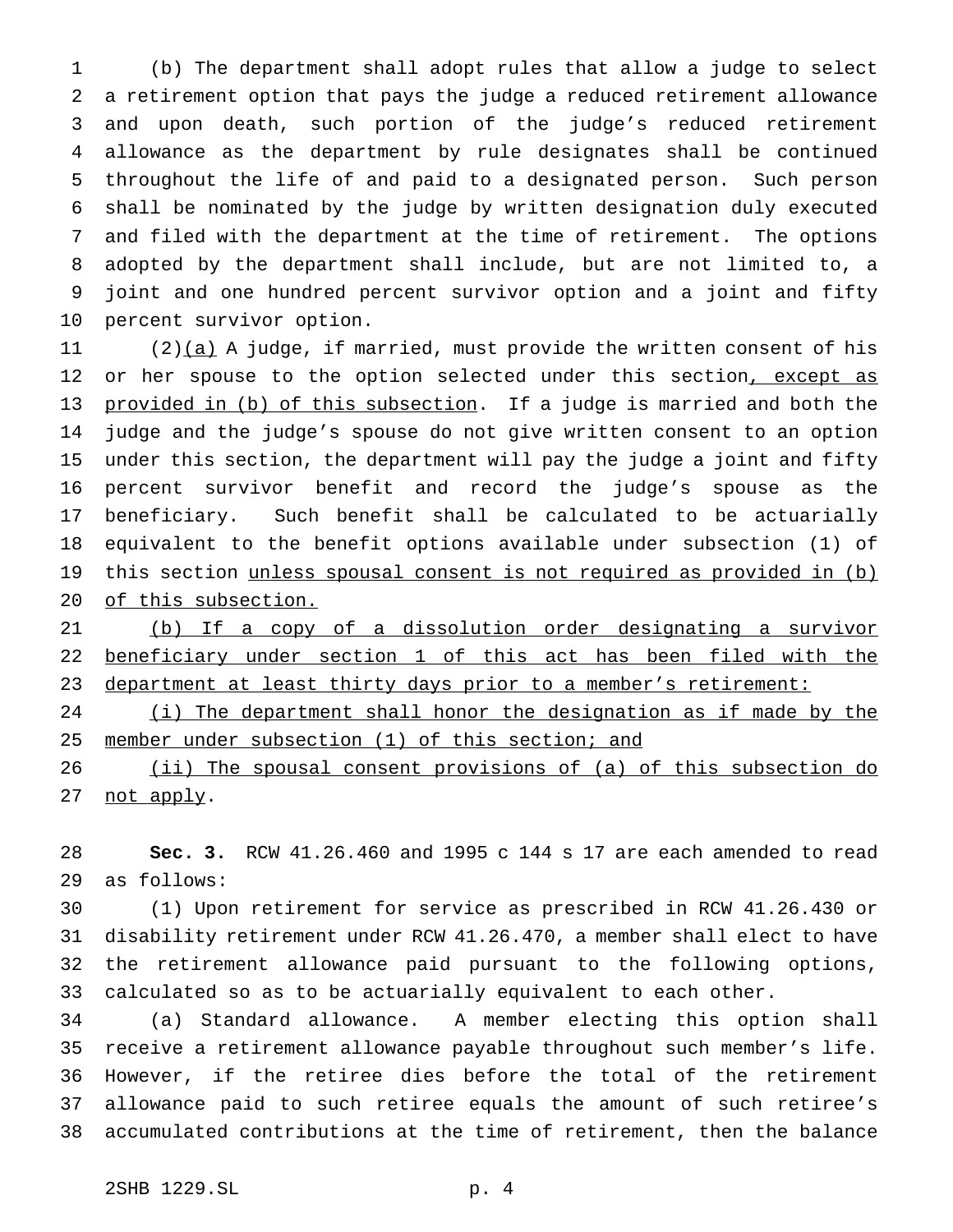shall be paid to the member's estate, or such person or persons, trust, or organization as the retiree shall have nominated by written designation duly executed and filed with the department; or if there be no such designated person or persons still living at the time of the retiree's death, then to the surviving spouse; or if there be neither such designated person or persons still living at the time of death nor a surviving spouse, then to the retiree's legal representative.

 (b) The department shall adopt rules that allow a member to select a retirement option that pays the member a reduced retirement allowance and upon death, such portion of the member's reduced retirement allowance as the department by rule designates shall be continued throughout the life of and paid to a designated person. Such person shall be nominated by the member by written designation duly executed and filed with the department at the time of retirement. The options adopted by the department shall include, but are not limited to, a joint and one hundred percent survivor option and a joint and fifty percent survivor option.

 $(2)(a)$  A member, if married, must provide the written consent of 19 his or her spouse to the option selected under this section, except as provided in (b) of this subsection. If a member is married and both the member and member's spouse do not give written consent to an option under this section, the department will pay the member a joint and fifty percent survivor benefit and record the member's spouse as the beneficiary. Such benefit shall be calculated to be actuarially equivalent to the benefit options available under subsection (1) of 26 this section unless spousal consent is not required as provided in (b) of this subsection.

 (b) If a copy of a dissolution order designating a survivor beneficiary under section 1 of this act has been filed with the 30 department at least thirty days prior to a member's retirement:

 (i) The department shall honor the designation as if made by the 32 member under subsection (1) of this section; and

 (ii) The spousal consent provisions of (a) of this subsection do not apply.

 **Sec. 4.** RCW 41.32.530 and 1995 c 144 s 12 are each amended to read as follows:

 (1) Upon an application for retirement for service under RCW 41.32.480 or retirement for disability under RCW 41.32.550, approved by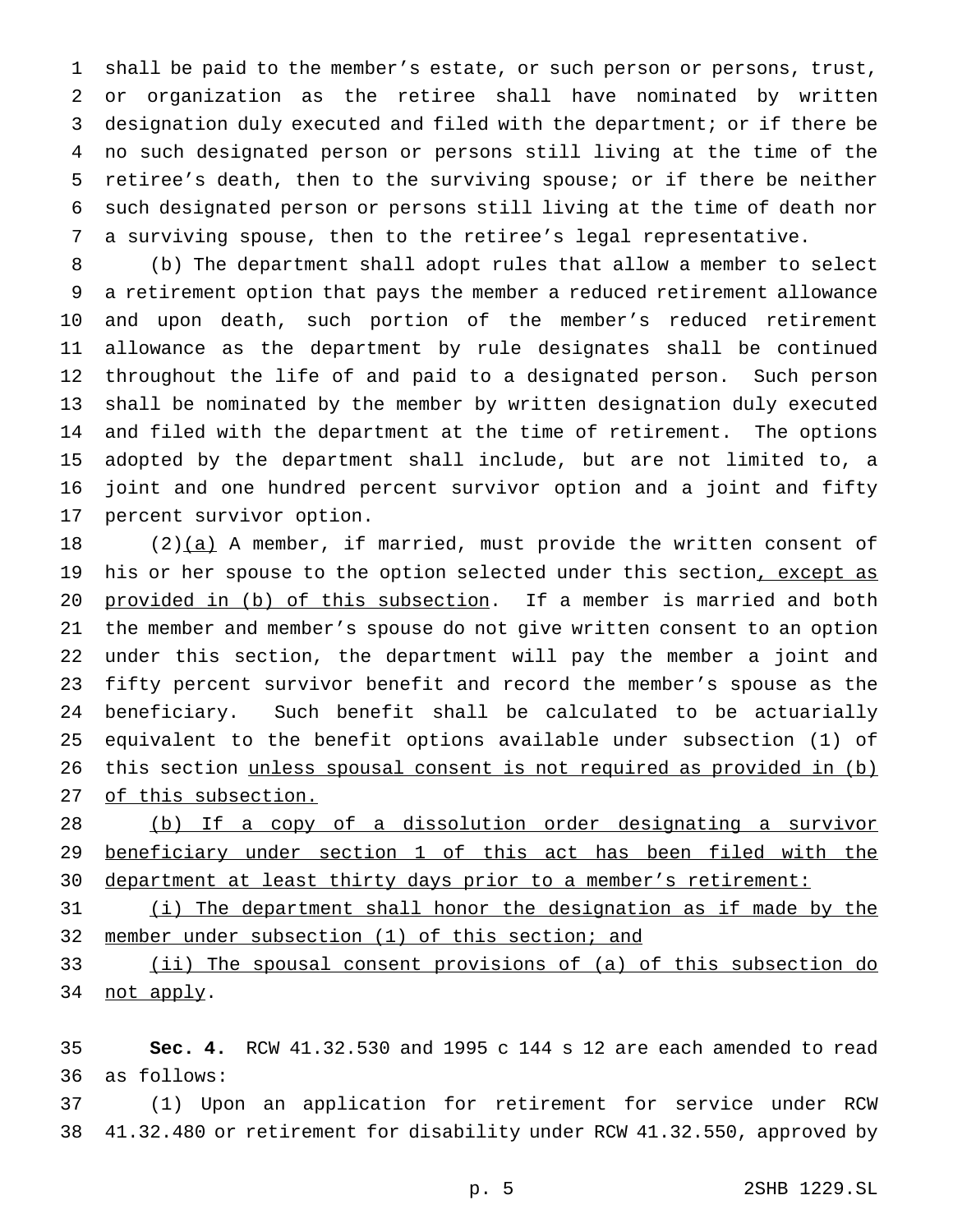the department, every member shall receive the maximum retirement allowance available to him or her throughout life unless prior to the time the first installment thereof becomes due he or she has elected, by executing the proper application therefor, to receive the actuarial equivalent of his or her retirement allowance in reduced payments throughout his or her life with the following options:

 (a) Standard allowance. If he or she dies before he or she has received the present value of his or her accumulated contributions at the time of his or her retirement in annuity payments, the unpaid balance shall be paid to his or her estate or to such person, trust, or organization as he or she shall have nominated by written designation executed and filed with the department.

 (b) The department shall adopt rules that allow a member to select a retirement option that pays the member a reduced retirement allowance and upon death, such portion of the member's reduced retirement allowance as the department by rule designates shall be continued throughout the life of and paid to a person who has an insurable interest in the member's life. Such person shall be nominated by the member by written designation duly executed and filed with the department at the time of retirement. The options adopted by the department shall include, but are not limited to, a joint and one hundred percent survivor option and a joint and fifty percent survivor option.

 (c) Such other benefits shall be paid to a member receiving a retirement allowance under RCW 41.32.497 as the member may designate for himself, herself, or others equal to the actuarial value of his or her retirement annuity at the time of his retirement: PROVIDED, That the board of trustees shall limit withdrawals of accumulated contributions to such sums as will not reduce the member's retirement allowance below one hundred and twenty dollars per month.

 (d) A member whose retirement allowance is calculated under RCW 41.32.498 may also elect to receive a retirement allowance based on options available under this subsection that includes the benefit provided under RCW 41.32.770. This retirement allowance option shall also be calculated so as to be actuarially equivalent to the maximum retirement allowance and to the options available under this subsection.

38 (2) $(a)$  A member, if married, must provide the written consent of 39 his or her spouse to the option selected under this section, except as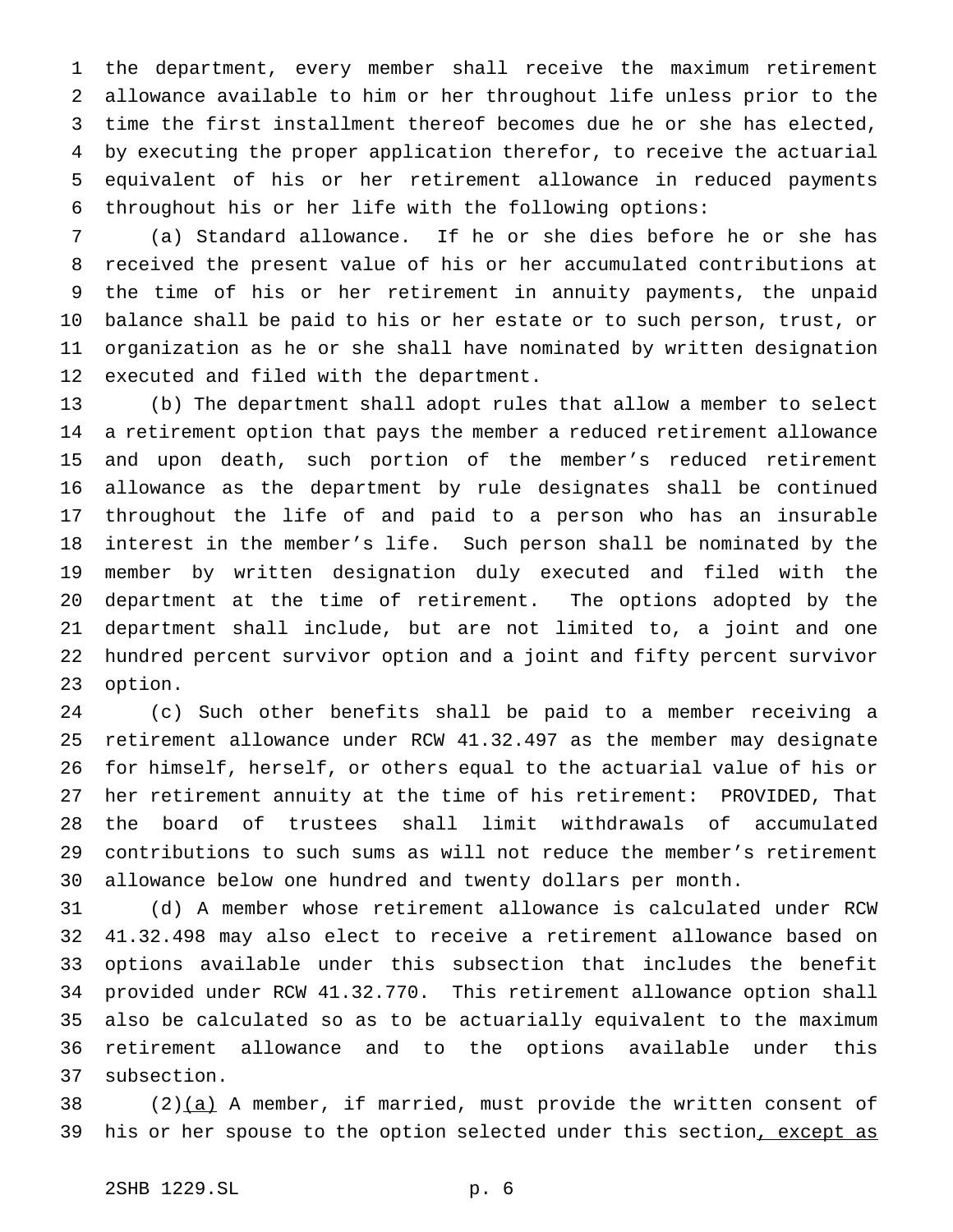1 provided in (b) of this subsection. If a member is married and both the member and the member's spouse do not give written consent to an option under this section, the department will pay the member a joint and fifty percent survivor benefit and record the member's spouse as the beneficiary. Such benefit shall be calculated to be actuarially equivalent to the benefit options available under subsection (1) of this section unless spousal consent is not required as provided in (b) of this subsection.

 (b) If a copy of a dissolution order designating a survivor beneficiary under section 1 of this act has been filed with the 11 department at least thirty days prior to a member's retirement:

12 (i) The department shall honor the designation as if made by the member under subsection (1) of this section; and

 (ii) The spousal consent provisions of (a) of this subsection do not apply.

 **Sec. 5.** RCW 41.32.785 and 1995 c 144 s 14 are each amended to read as follows:

 (1) Upon retirement for service as prescribed in RCW 41.32.765 or retirement for disability under RCW 41.32.790, a member shall elect to have the retirement allowance paid pursuant to the following options, calculated so as to be actuarially equivalent to each other.

 (a) Standard allowance. A member electing this option shall receive a retirement allowance payable throughout such member's life. However, if the retiree dies before the total of the retirement allowance paid to such retiree equals the amount of such retiree's accumulated contributions at the time of retirement, then the balance shall be paid to the member's estate, or such person or persons, trust, or organization as the retiree shall have nominated by written designation duly executed and filed with the department; or if there be no such designated person or persons still living at the time of the retiree's death, then to the surviving spouse; or if there be neither such designated person or persons still living at the time of death nor a surviving spouse, then to the retiree's legal representative.

 (b) The department shall adopt rules that allow a member to select a retirement option that pays the member a reduced retirement allowance and upon death, such portion of the member's reduced retirement allowance as the department by rule designates shall be continued throughout the life of and paid to a designated person. Such person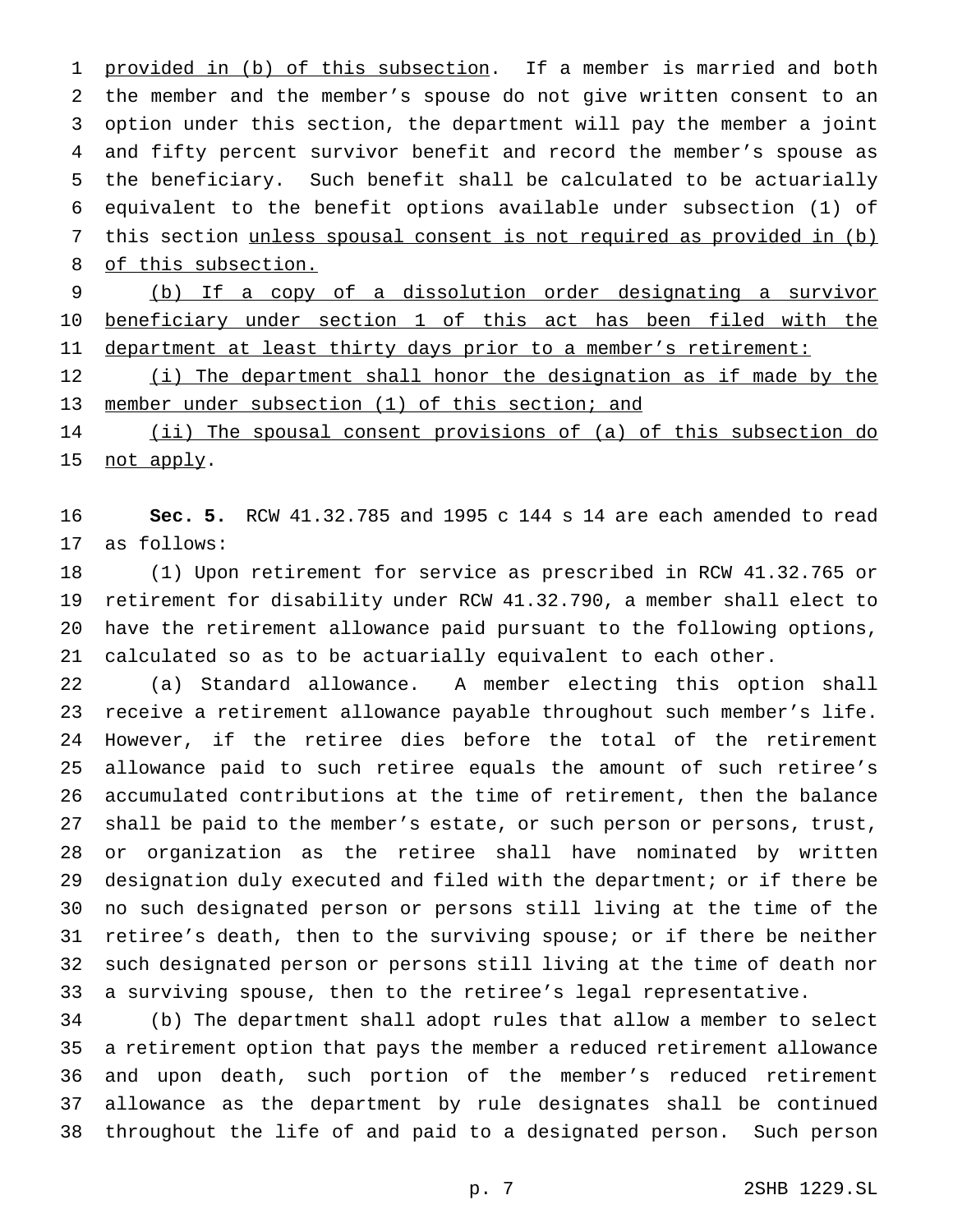shall be nominated by the member by written designation duly executed and filed with the department at the time of retirement. The options adopted by the department shall include, but are not limited to, a joint and one hundred percent survivor option and a joint and fifty percent survivor option.

6 (2)(a) A member, if married, must provide the written consent of 7 his or her spouse to the option selected under this section, except as 8 provided in (b) of this subsection. If a member is married and both the member and member's spouse do not give written consent to an option under this section, the department will pay the member a joint and fifty percent survivor benefit and record the member's spouse as the beneficiary. Such benefit shall be calculated to be actuarially equivalent to the benefit options available under subsection (1) of 14 this section unless spousal consent is not required as provided in (b) 15 of this subsection.

 (b) If a copy of a dissolution order designating a survivor beneficiary under section 1 of this act has been filed with the 18 department at least thirty days prior to a member's retirement:

19 (i) The department shall honor the designation as if made by the 20 member under subsection (1) of this section; and

21 (ii) The spousal consent provisions of (a) of this subsection do 22 not apply.

 **Sec. 6.** RCW 41.40.188 and 1995 c 144 s 1 are each amended to read as follows:

 (1) Upon retirement for service as prescribed in RCW 41.40.180 or retirement for disability under RCW 41.40.210 or 41.40.230, a member shall elect to have the retirement allowance paid pursuant to one of the following options calculated so as to be actuarially equivalent to each other.

 (a) Standard allowance. A member electing this option shall receive a retirement allowance payable throughout such member's life. However, if the retiree dies before the total of the retirement allowance paid to such retiree equals the amount of such retiree's accumulated contributions at the time of retirement, then the balance shall be paid to the member's estate, or such person or persons, trust, or organization as the retiree shall have nominated by written designation duly executed and filed with the department; or if there be no such designated person or persons still living at the time of the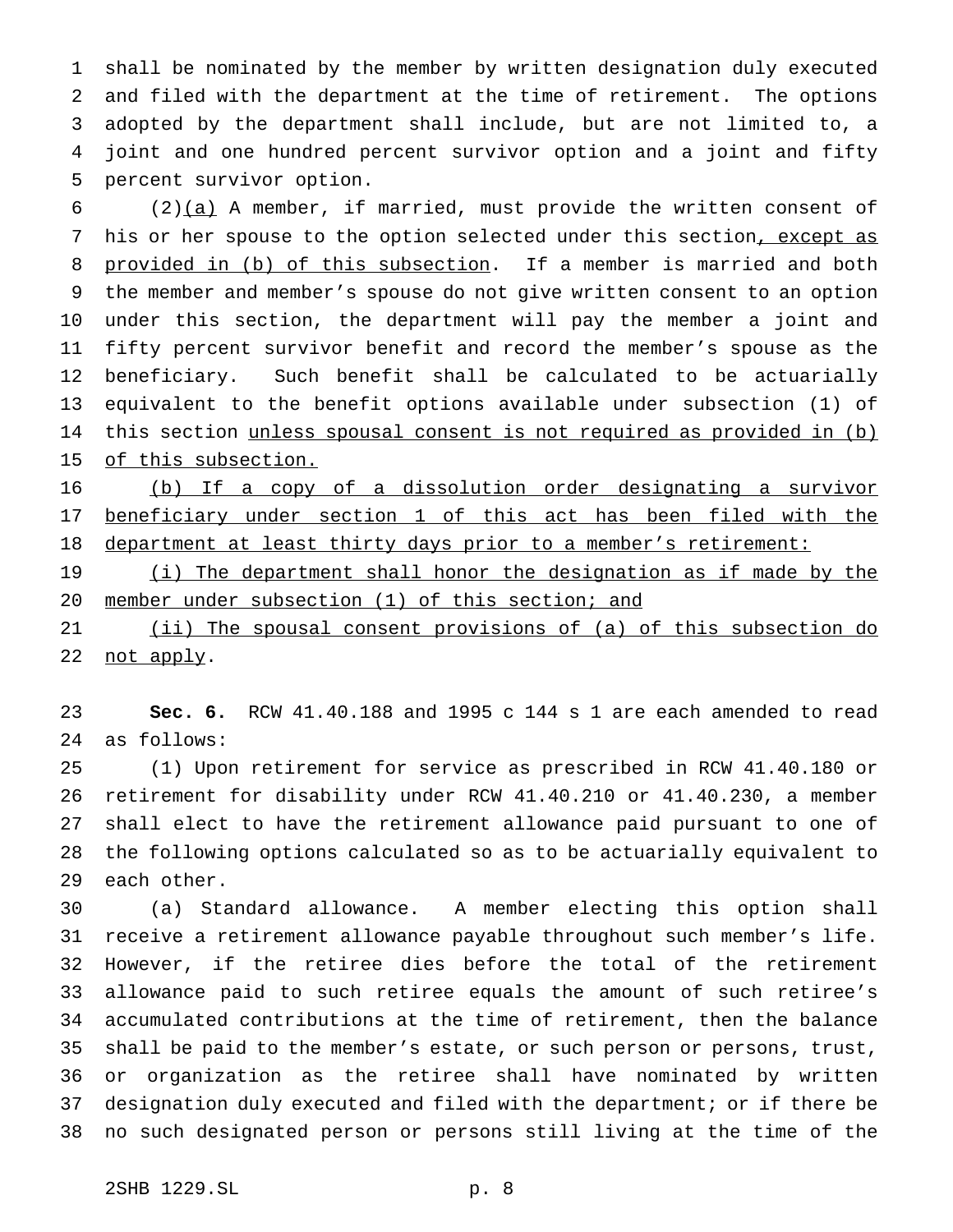retiree's death, then to the surviving spouse; or if there be neither such designated person or persons still living at the time of death nor a surviving spouse, then to the retiree's legal representative.

 (b) The department shall adopt rules that allow a member to select a retirement option that pays the member a reduced retirement allowance and upon death, such portion of the member's reduced retirement allowance as the department by rule designates shall be continued throughout the life of and paid to a person nominated by the member by written designation duly executed and filed with the department at the time of retirement. The options adopted by the department shall include, but are not limited to, a joint and one hundred percent survivor option and a joint and fifty percent survivor option.

 (c) A member may elect to include the benefit provided under RCW 41.40.640 along with the retirement options available under this section. This retirement allowance option shall be calculated so as to be actuarially equivalent to the options offered under this subsection.

 (2) $(a)$  A member, if married, must provide the written consent of 18 his or her spouse to the option selected under this section, except as 19 provided in (b) of this subsection. If a member is married and both the member and the member's spouse do not give written consent to an option under this section, the department shall pay a joint and fifty percent survivor benefit calculated to be actuarially equivalent to the 23 benefit options available under subsection (1) of this section unless spousal consent is not required as provided in (b) of this subsection. (b) If a copy of a dissolution order designating a survivor beneficiary under section 1 of this act has been filed with the department at least thirty days prior to a member's retirement:

28 (i) The department shall honor the designation as if made by the 29 member under subsection (1) of this section; and

 (ii) The spousal consent provisions of (a) of this subsection do 31 not apply.

 **Sec. 7.** RCW 41.40.660 and 1995 c 144 s 6 are each amended to read as follows:

 (1) Upon retirement for service as prescribed in RCW 41.40.630 or retirement for disability under RCW 41.40.670, a member shall elect to have the retirement allowance paid pursuant to one of the following options, calculated so as to be actuarially equivalent to each other.